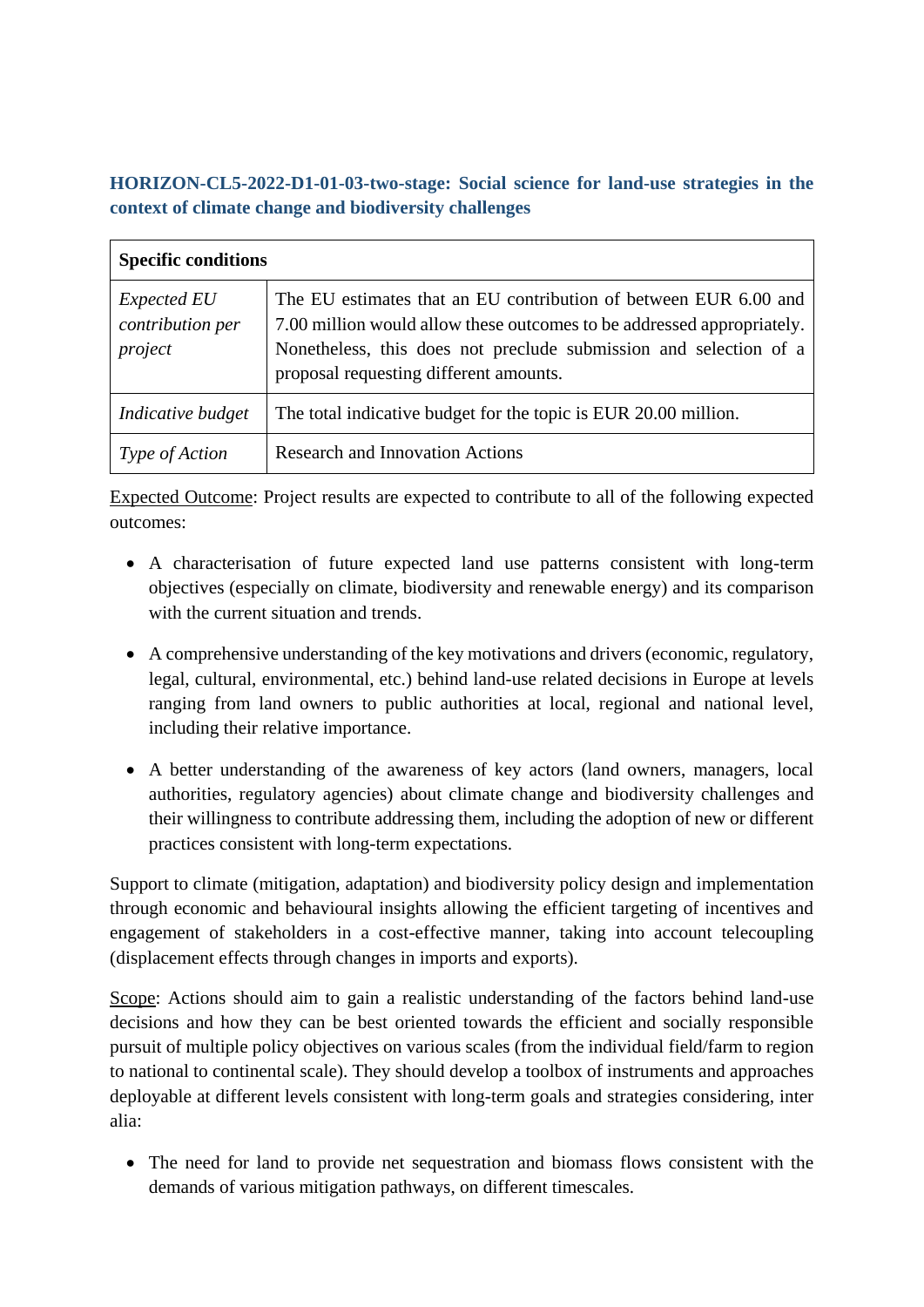- The continued need for land to provide food, feed and raw materials under increasing climate change and other pressures and needs (e.g., water availability, climate change resilience).
- The potential for demand-side measures that can contribute to long-term objectives (such as sustainable and healthy dietary change) and how they can be deployed.
- The crucial need for halting and, if possible, reversing biodiversity loss in Europe and globally.
- The socioeconomic dynamics, behavioural patterns and inertia related to land ownership, management and policies.
- The considerable diversity of land use patterns, approaches and biogeographic conditions in the EU, including land-related resources such as water.
- The need to make the instruments and approaches, including collective learning and negotiation processes at local and landscape scale, widely and practically available to the key actors, to enable sustainable change.
- The need to avoid rebound (detrimental displacement effects).

Actions should focus on one or more of the following issues:

- a. Development of realistic scenarios and workable models for optimising the contribution of land to climate change mitigation, adaptation and biodiversity objectives, where possible integrating with Integrated Assessment Models (IAMs), consistent with expectations while reducing conflicts, exploiting synergies and managing risks (agroforestry can be one example of a system that allows higher productivity, more resilience and more biodiversity at the same time).
- b. Economic and behavioural insights into land use related decisions, barriers to change, efficient design of incentives. This should explore the relative merits of instruments (regulatory, market-based, education, soft policy).
- c. Explore a range of delivery mechanisms that could best incentivise the upscaling of the required changes under real-life situations in multiple settings (countries, biogeographical regions).
- d. Develop workable models for effective and efficient monitoring and incentivising public goods benefits (such as emissions reductions, biodiversity protection and water services).
- e. Contribute to the better quantification of land-related greenhouse gas flux trajectories for integrated assessment models on relevant scales (including displacement effects).

Participation of and co-creation with relevant societal stakeholders should be part of the action, including interdisciplinary and transdisciplinary research and the contribution from social sciences and humanities and other relevant disciplines.